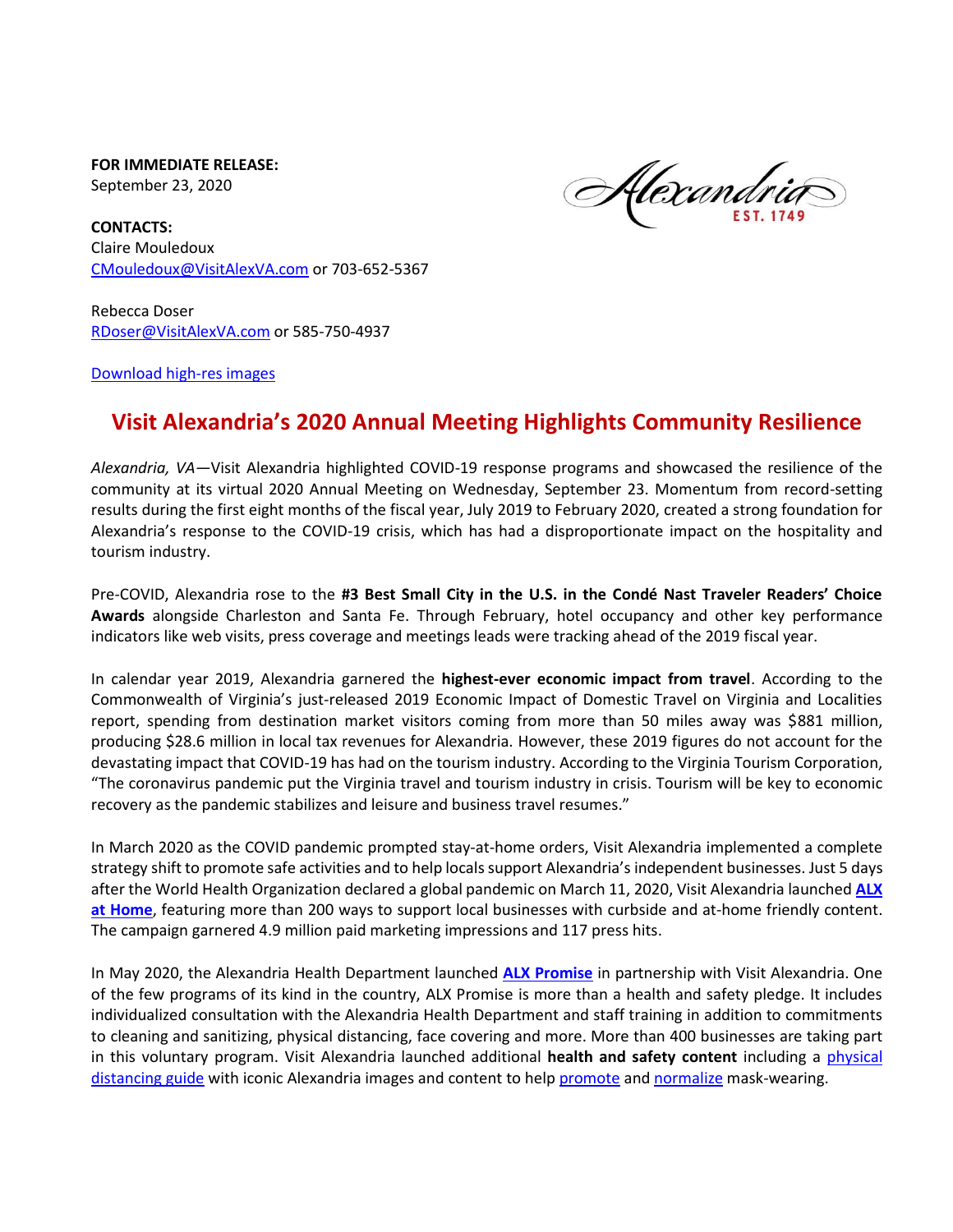In 2019, the City of Alexandria, the Office of Historic Alexandria and Visit Alexandria had a renewed commitment to racial equity. The surge in the **Black Lives Matter movement** made this mission even more urgent. Visit Alexandria consulted Alexandria Black History Museum Director Audrey Davis on quick-response strategies which tied into the newly declared state holiday [Juneteenth,](https://blog.visitalexandriava.com/juneteenth-black-history-museum/) the oldest nationally celebrated commemoration of the end of slavery in the U.S. Visit Alexandria also produced the blog post [24 Black-Owned Businesses](https://blog.visitalexandriava.com/black-owned-businesses/) in Alexandria to [Support Right Now,](https://blog.visitalexandriava.com/black-owned-businesses/) which generated press coverage and received the most views the VisitALX blog has ever garnered in one day, standing as the top 2020 blog post. Visit Alexandria also secured high profile news coverage about Alexandria Black history experiences in Condé Nast Traveler, Forbes and more.

The City of Alexandria government continues to support local businesses' outdoor dining and retail with accelerated permitting for over 40 "parklets" and "streateries," providing additional outdoor dining space with physical distancing guidelines. The City turned the 100 block of King Street into a "pedestrian zone" and assisted with implementing a new pedestrian and information hub on the 1100 block of King Street as part of Visit Alexandria's annual **[Alexandria Summer Sidewalk Sale](https://www.visitalexandriava.com/articles/post/alexandria-summer-sidewalk-sale-returns-august-15-and-16/)**, featuring more than 50 retailers in August. Recognizing that outdoor seating has a limited capacity even with the additional "streateries," Visit Alexandria redesigned its semi-annual **[Alexandria Restaurant Week](https://www.visitalexandriava.com/articles/post/alexandria-restaurant-week-adopts-new-to-go-format-featuring-60-restaurants/)** with a new to "to-go" format for more than 60 restaurants. The restaurant promotion was so successful that Visit Alexandria extended it for an extra week.

Visit Alexandria's COVID-19 recovery initiatives include additional programs targeting local drive markets such as the **[Great Walks program](https://www.visitalexandriava.com/things-to-do/great-walks-in-alexandria/#photo)**, marketing walkable outdoor experiences in themes like Black history, architecture and art; the **[Flex Getaway Hotel Package](https://www.visitalexandriava.com/hotels/packages/flex-getaway/)**, offering low rates and rooms that can be cancelled with just 24-hours' notice; **[Only in ALX](https://www.visitalexandriava.com/things-to-do/only-in-alx/)**, a campaign highlighting experiences unique to the city; and a [meetings](https://www.visitalexandriava.com/meeting/why-alexandria/regional-meetings/) sales shift to more heavily target regionally based associations, government and meeting planners. To support local business leaders, **[The](https://www.visitalexandriava.com/meeting/things-to-do/leadership-collection/)  [Leadership Collection at Alexandria's](https://www.visitalexandriava.com/meeting/things-to-do/leadership-collection/)**™ ["Creating What's Next"](https://www.visitalexandriava.com/meeting/tools-services/meeting-planner-events/educational-webinars/creating-whats-next/) webinar was a new opportunity for Alexandria business leaders to collaborate with three national caliber leadership institutes during a complimentary workshop.

**Fiscal year 2021 programs** include the promotion of hybrid meetings and micro weddings and the launch of virtual site tours and virtual experiences. D.C.-regional marketing will include expanded Shop Small strategies to support independent boutiques during the holidays and the second iteration of Alexandria Restaurant Week To-Go in the late winter. A major Black history and travel initiative will increase Visit Alexandria's capacity to tell an inclusive story of the city's past and present, and includes a reimagined self-guided driving tour, major photo and video shoot and expanded PR strategies. Destination marketing will focus on a 3-hour drive radius encompassing Virginia, Maryland, Pennsylvania, Delaware and the D.C. Metro, gradually expanding outward as health confidence improves.

Visit Alexandria closed the virtual event with a **video that highlights the resilience of the Alexandria community**, featuring the innovation and adaptions of the city's small businesses, hotels, health department and city government. In addition to the restaurant community adopting curbside service and outdoor dining expansions, a number of restaurants donated their time and resources to those in need amidst their own business hardships - **[Cheesetique](https://www.visitalexandriava.com/listings/cheesetique/5830/)** provided 3,600 meals to hospitality workers affected by COVID-19 and **[Spice Kraft Indian Bistro](https://www.visitalexandriava.com/listings/spice-kraft-indian-bistro/9315/)** donates meals monthly to local organizations. **[Building Momentum](https://www.visitalexandriava.com/listings/building-momentum/8615/)** created a faster way to produce face masks and a germ-killing robot. Dozens of independent retailers like **[Threadleaf](https://www.visitalexandriava.com/listings/threadleaf/7046/)** adjusted their service models to encourage more ways to shop and engage online. As interest in Black history accelerated, Alexandria Black History Museum Director Audrey Davis helped put Black Lives Matter in historical perspective and **[Manumission](https://www.visitalexandriava.com/listings/manumission-tour-company/5614/)  [Tour Company](https://www.visitalexandriava.com/listings/manumission-tour-company/5614/)** relaunched tours on Juneteenth. These are just a few examples of how the Alexandria community is going above and beyond to adapt to the current climate and help restore Alexandria's tourism economy.

**View a recording of the Visit Alexandria 2020 Annual Meeting presentatio[n here](https://firsthandpros.mediasite.com/Mediasite/Play/82dcf9efb35447bea819a56326b0ffdf1d) (starts at 30-minute mark).**